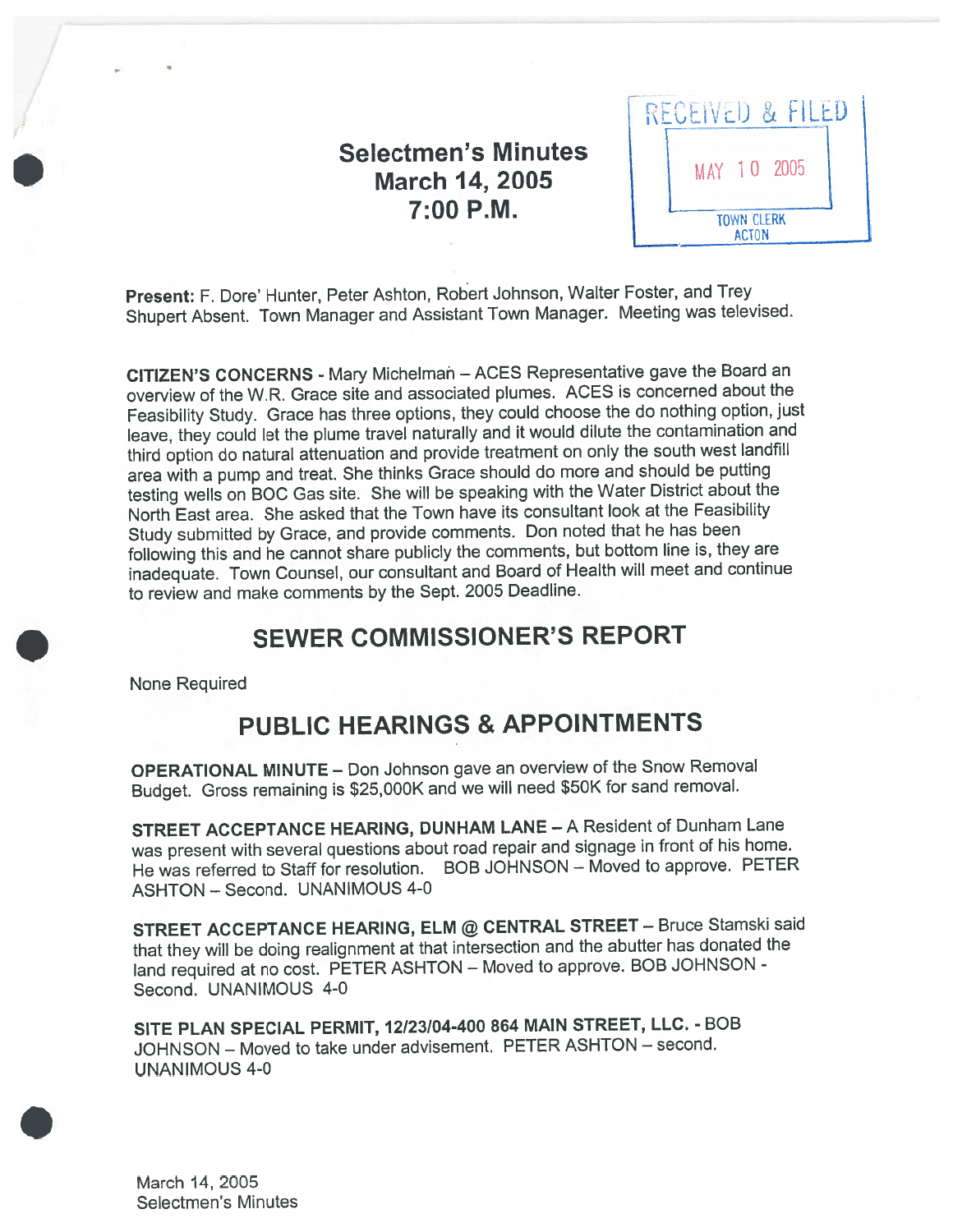## SELECTMEN'S BUSINESS

FY06 BUDGET/WARRANT DISCUSSION — Dote' discussed his email regarding the Planning Board Meeting he attended. He noted that the Board of Selectmen voted against approving the Planning Article regarding the antenna articles.

The Finance Committee approve<sup>d</sup> our budget at the last meeting. Dore' suggested that the Munis document have an announcement about the documents new format.

Peter noted the latest numbers of ALG has now changed. And asked if they wanted them included. Peter asked that we sign off tomorrow at ALG.

Herman Kabakoff, Robin wood Road, and Fin Com member, said that the Chairman of Fin Com. wanted to give a brief comment at Town Meeting on the articles. He asked if he could ge<sup>t</sup> staff time to help him so that he would be up to date on the materials.

WOODLANDS AT LAUREL HILL MEMORANDUM OF AGREEMENT — Don gave an overview of the current situation. He is concerned about the unknown with Westford and they were also concerned with what the third party entity may do. PETER ASHTON — Moved to approve this agreement. WALTER FOSTER — second. UNANIMOUS VOTE 4-0

HEALTH INSURNCE TRUST — The Trustees set rates last Friday. The reduction was due to <sup>a</sup> correction that needed to be made according to our auditor back to 2003 as they may not have been recorded correctly. The Trust said that this pu<sup>t</sup> us in <sup>a</sup> dilemma and required them to cut fairly close. The loss for next year will be putting us in the red by the end of the year. They discussed the appropriate rates to set for next year. They wanted <sup>a</sup> break even and rates that would allow us to rebuild the trust. The Trustees have taken <sup>a</sup> two prong approach. The rates will include <sup>a</sup> 26% increase.

#### OTHER BUSINESS

Dote' asked about the status of the Lowell Regional Transit Authority (LRTA) and Metropolitan Area Planning Council (MAPC). It was noted that Mr. Herskovitz was out of town. The Board agree<sup>d</sup> that they would like to have <sup>a</sup> representative that did not travel as extensively and suggested <sup>a</sup> member of the TAC be appointed to serve as our Representative to LRTA. Staff has made the appointment with Mr. Draisen for the Board of Selectmen's meeting on the 28<sup>th</sup> of March.

Walter spoke about the recent CPA meeting that was held and they have asked the proponents be asked to come in to discuss this years requests.

Walter also noted he is serving the Morrison and Sculptural Committees. He asked that we ask if the committees could be publicized at town meeting and extend an invitation to others to come forward and attend the sub-committee meetings. Dore' suggested he spea<sup>k</sup> to the Moderator about the hand out and repor<sup>t</sup> to Town Meeting.

March 14, 2005 Selectmen's Minutes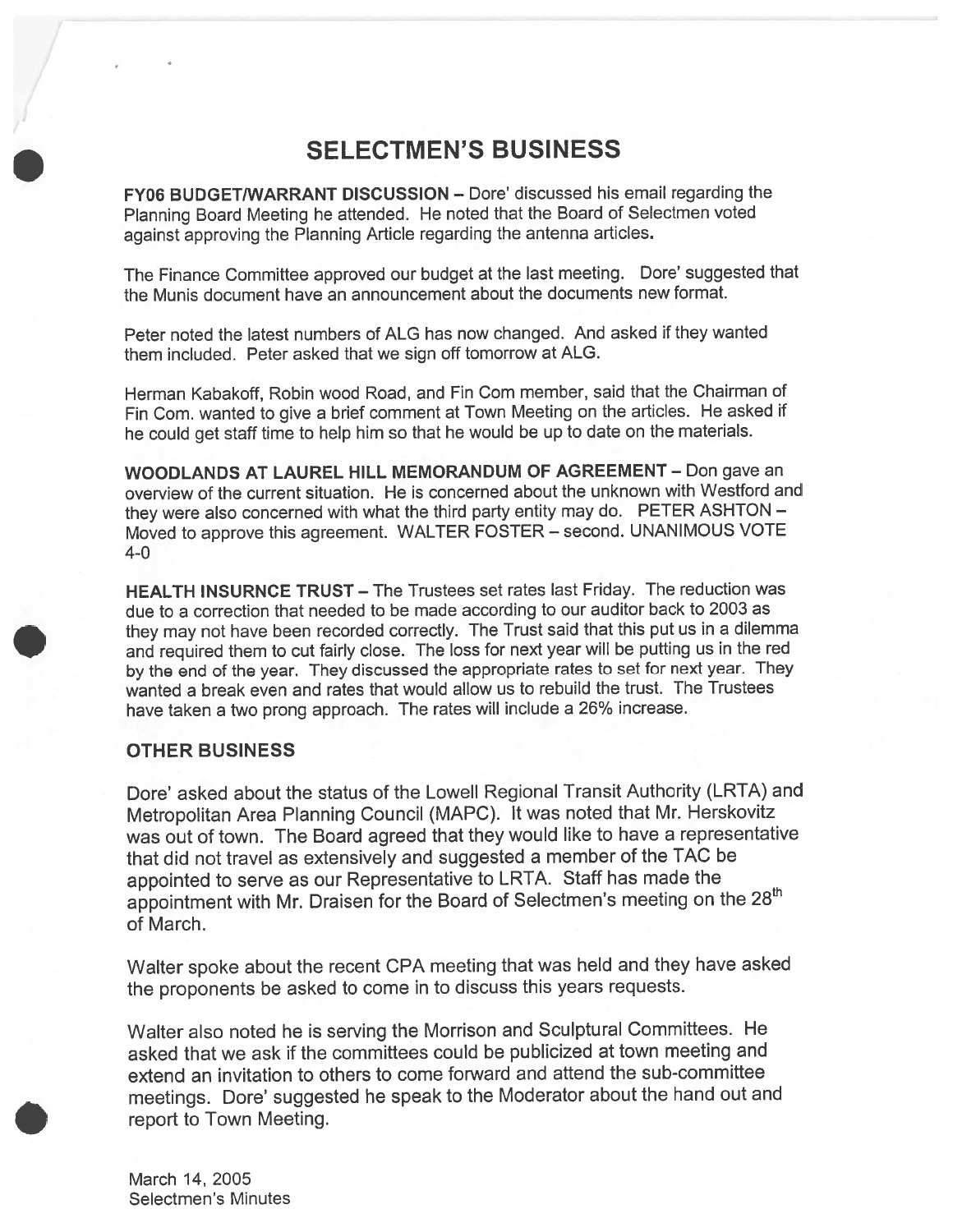Peter Ashton - Spoke about the proposed Special Town Meeting. PETER ASHTON -Moved to hold a June 13<sup>th</sup> Special Town Meeting to discuss Trash issues, as wefl as other issues. BOB JOHNSON second. PETER ASHTON, Moved to close the warrant for the June 13<sup>th</sup> meeting at the end of the Selectmen's meeting this evening. BOB JOHNSON — second. UNANIMOUS 4-0.

## CONSENT AGENDA

Peter questioned the Street Banner question about <sup>p</sup>lacing sponsors on the banners. It is for Recreation Use and not business entities. John said they could limit it to municipal events only. The Board agreed.

PETER ASHTON - Moved to approve. - BOB JOHNSON - Second. UNANIMOUS VOTE

## TOWN MANAGER'S REPORT

None Required

Christine Joyce j 12<br>Christine Joyce j 12<br>Recording Clerk 5-9-01

Date

March 14, 2005 Selectmen's Minutes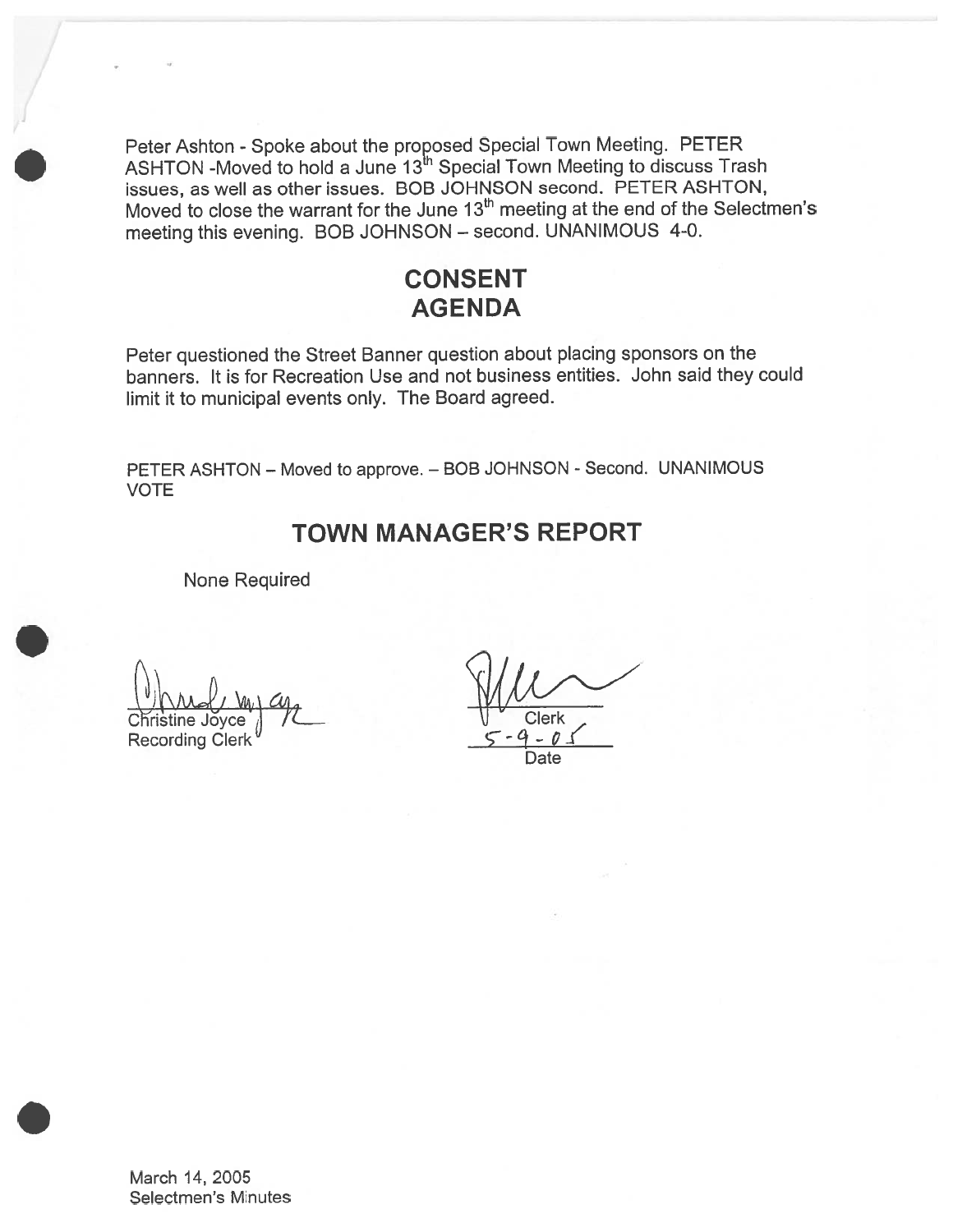March 11,2005

TO: Board of Selectmen, Sewer Commissioners

FROM: F. Dore' Hunter, Chairman

SUBJECT: Selectmen and Sewer Commissioners' Report

## MARCH 14, 2005 7:00 P.M.

### I CITIZENS' CONCERNS

### II SEWER COMMISSIONERS' BUSINESS

### III PUBLIC HEARINGS & APPOINTMENTS

- 1. 7:01 OPERATIONAL MINUTE—The Town Manager will <sup>g</sup>ive the Board <sup>a</sup> brief update on various topics.
- 2. 7:10 STREET ACCEPTANCE HEARING, DUNHAM LANE Enclosed please find materials in the subject regard, for Board consideration.
- 3. 7:15 STREET ACCEPTANCE HEARING, ELM STREET @ CENTRAL STREET— Enclosed <sup>p</sup>lease find materials in the subject regard, for Board consideration.
- 4. 7:30 SITE PLAN SPECIAL PERMIT #12123104-400, <sup>864</sup> MAIN STREET, LLC. Enclosed <sup>p</sup>lease find materials in the subject regard, for Board consideration.

### IV SELECTMEN'S BUSINESS

- 5. FY06 BUDGET/WARRANT DISCUSSION Enclosed please find materials in the subject regard, for Board consideration.
- 6. WOODLANDS AT LAUREL HILL Enclosed <sup>p</sup>lease find <sup>a</sup> Memorandum of Agreement in the subject regard, for Board consideration.
- 7. OTHER BUSINESS

### V CONSENT AGENDA

- 8. ACCEPT MINUTES, Enclosed please find the Selectmen's Minutes of November 1, <sup>2004</sup> and February 7, 2005, for Board acceptance.
- 9. STREET BANNER POLICY Enclosed <sup>p</sup>lease find materials in the subject regard, for Board consideration.